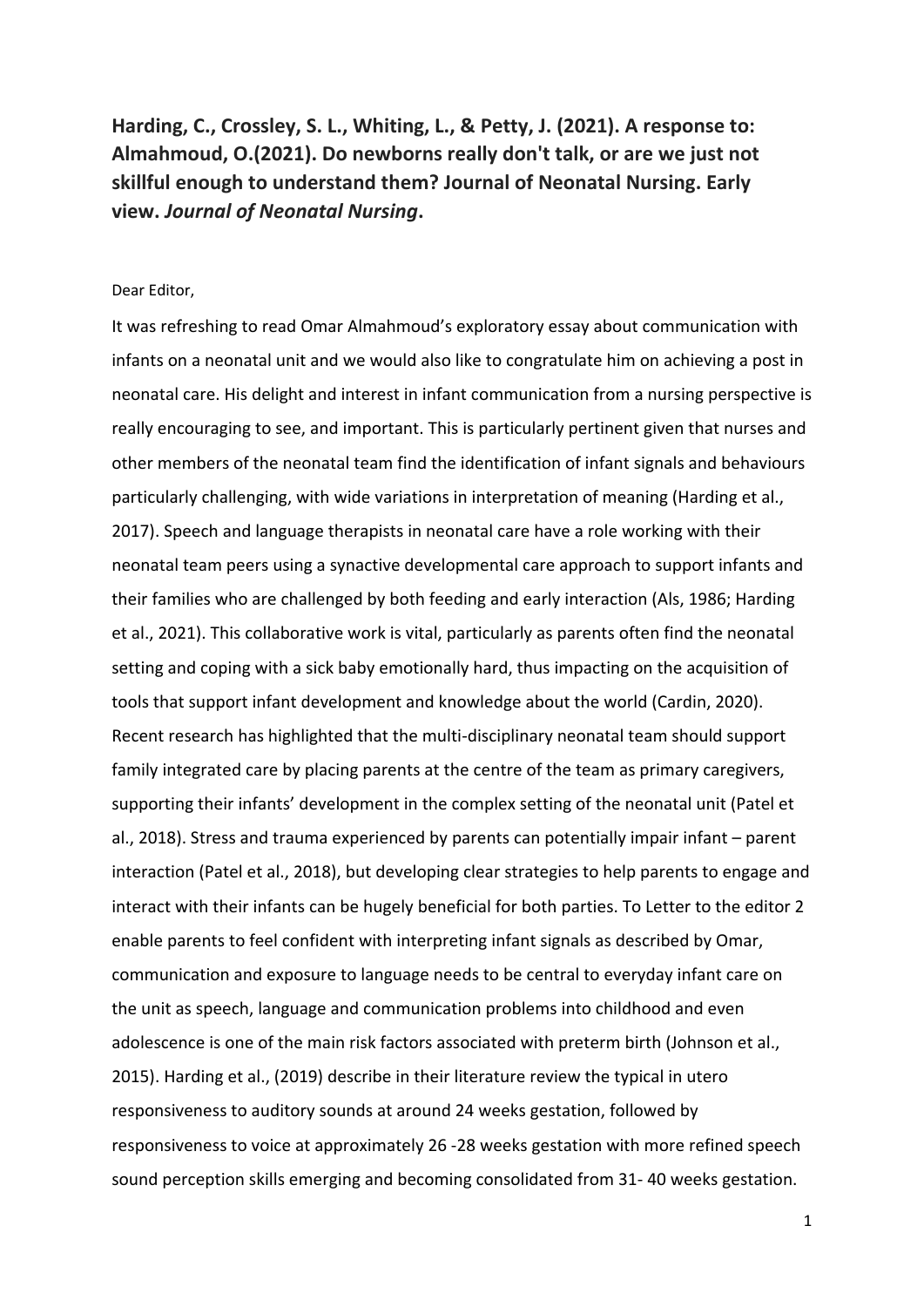The foundations for language and communication development and responsiveness therefore begin early. The Harding et al., (2019) systematic review also highlights studies that show that there are significant benefits from exposure to parental speech and voice interactions during feeding with infants on a neonatal unit which can lead to increased reciprocal infant vocalisations from as early as 36 weeks gestation. This increase in language exposure can lead to improved language outcomes at 18-24 months corrected age. Despite this, we know that for infants spending time on a neonatal unit, language and maternal voice makes up a small proportion of sounds that they are exposed to and that deprivation of maternal sound can affect auditory brain maturation, impacting speech and language development. Speech and Language therapists, often working with families and nursing staff supporting early feeding experiences in neonatal care, have a role in promoting early responsive interactions between parents and infants to encourage early development of communication. Harding et al., (2019) discussed both the range of language and communication problems preterm infants may experience but 3 additionally suggested that the idea of "communication" is frequently a muddled concept in published neonatal research; few papers have focused on early communication with preterm infants with the purpose of promoting early interaction experiences through the use of close face to face eye contact and gaze, alongside listening to the parent voice and developing consistent patterns of interaction through reciprocal gestures and vocalisations. All these skills are essential in enabling the best methods to support early communication development. The current pandemic has drawn attention to the value and importance of communicative interactions as many healthcare practitioners on neonatal units have noted that the increased use of Personal Protective Equipment ( PPE), most importantly the wearing of face masks has reduced quality interactions with the infants they care for (Green et al., 2020; Harding et al., 2021). Omar requests at the end of his letter that he hopes one day that there will be a scale that helps us to all understand and aid communication development. We kindly refer Omar to the variety of materials that support our understanding of infant responses and behaviours in relation to the environment such as Als's (1986) infant states as one example amongst many. Harding et al., (2021) describe core skills from a linguistic rather than from a behavioural basis that support infant language and communication development in relation to our linguistic knowledge and understanding of this area which are essential adjuncts to learning to understand infant responses and states. We are currently undertaking research

2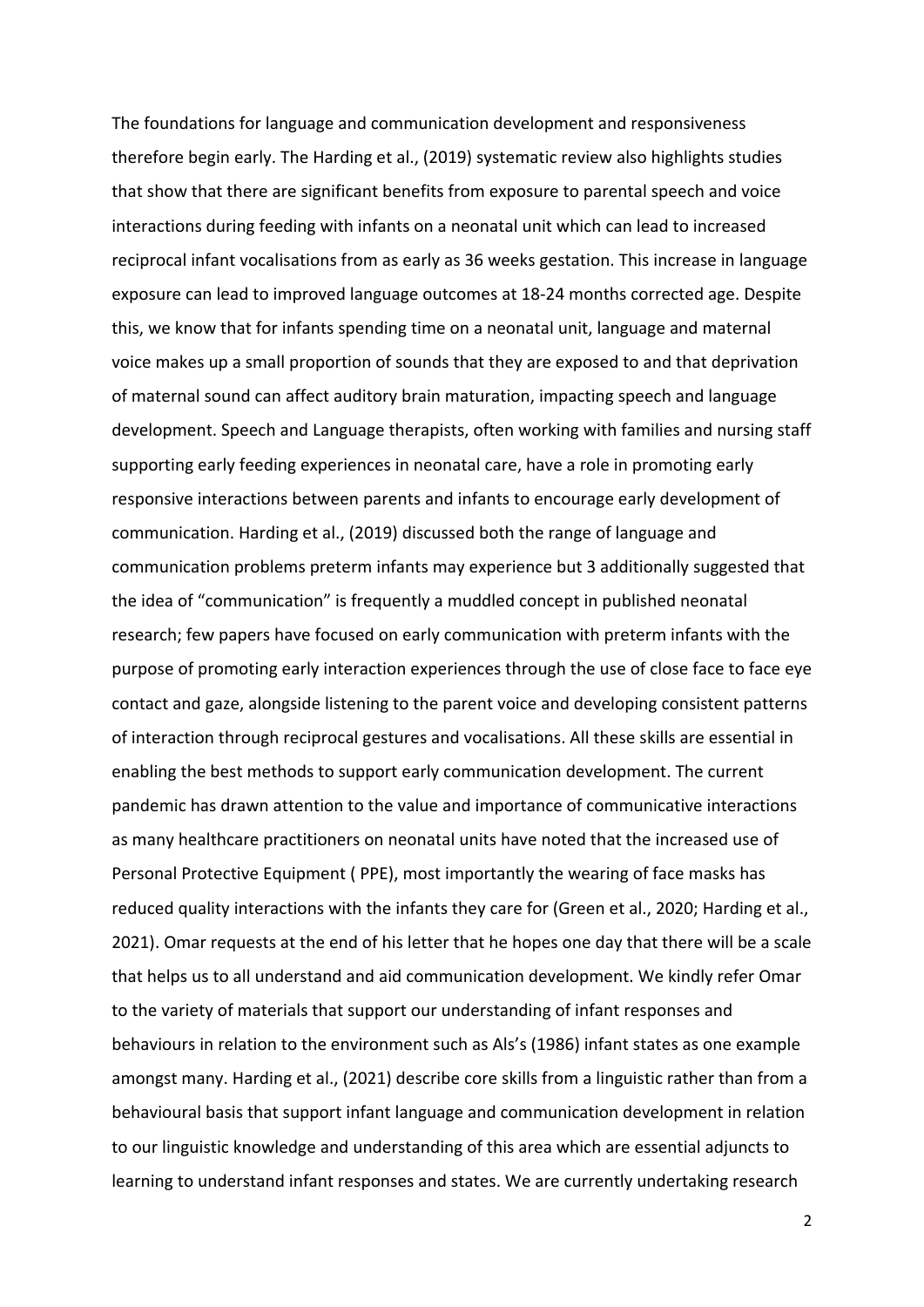into interaction that occurs within the infant – parent dyad from a linguistic perspective. We recognise the great importance of being positive responders to infant states as part of improving our care for infants on neonatal units. From our research, we hope to share further insights related to clear linguistic rationales with our neonatal colleagues and thus the core strategies that support early language, both non – verbal and verbal, that are used during interactions.

Ethical statement: No ethical approvals were required for the content of this letter.

Funding statement: This letter has no funding to report.

Declaration of competing interest: There are no conflicts of interest.

Acknowledgments: The authors wish to thank all previous and ongoing neonatal colleagues who care for, and work hard with infants and families on a daily basis.

## **References**

Als, H. (1986). A synactive model of neonatal behavioural organization: framework for the assessment of neurobehavioral development in the premature infant and for support of infants and parents in the neonatal intensive care environment. Physical & Occupational Therapy in Pediatrics, 6(3-4), 3-53.

Cardin, A. D. (2020). Parents' Perspectives: An Expanded View of Occupational and CoOccupational Performance in the Neonatal Intensive Care Unit. American Journal of Occupational Therapy, 74(2), 7402205030p1-7402205030p12.

Green, J., Petty, J., Staff, L., Bromley, P., & Jones, L. (2020). The implications of face masks for babies and families during the COVID-19 pandemic: A discussion paper. Journal of Neonatal Nursing. 27(1), 21 -25. 5

Harding, C., Aloysius, A., Bell, N., Edney, S., Gordon, Z., Lewis, H., ... & Murphy, R. (2021). Reflections on COVID-19 and the potential impact on preterm infant feeding and speech, language and communication development. Journal of Neonatal Nursing. 27 (3), 220 -222.

Harding, C., Levin, A., Crossley, S. L., Murphy, R., & Van den Engel–Hoek, L. (2019). Effects of early communication intervention on speech and communication skills of preterm infants in the neonatal intensive care unit (NICU): a systematic review. Journal of Neonatal Nursing, 25(4), 177-188.

Harding, C., Mynard, A., & Hills, E. (2018). Identification of premature infant states in relation to introducing oral feeding. Journal of Neonatal Nursing, 24(2), 104-110.

Johnson, S., Evans, T. A., Draper, E. S., Field, D. J., Manktelow, B. N., Marlow, N., ... & Boyle, E. M. (2015). Neurodevelopmental outcomes following late and moderate prematurity: a populationbased cohort study. Archives of Disease in Childhood-Fetal and Neonatal Edition, 100(4), F301-F308.